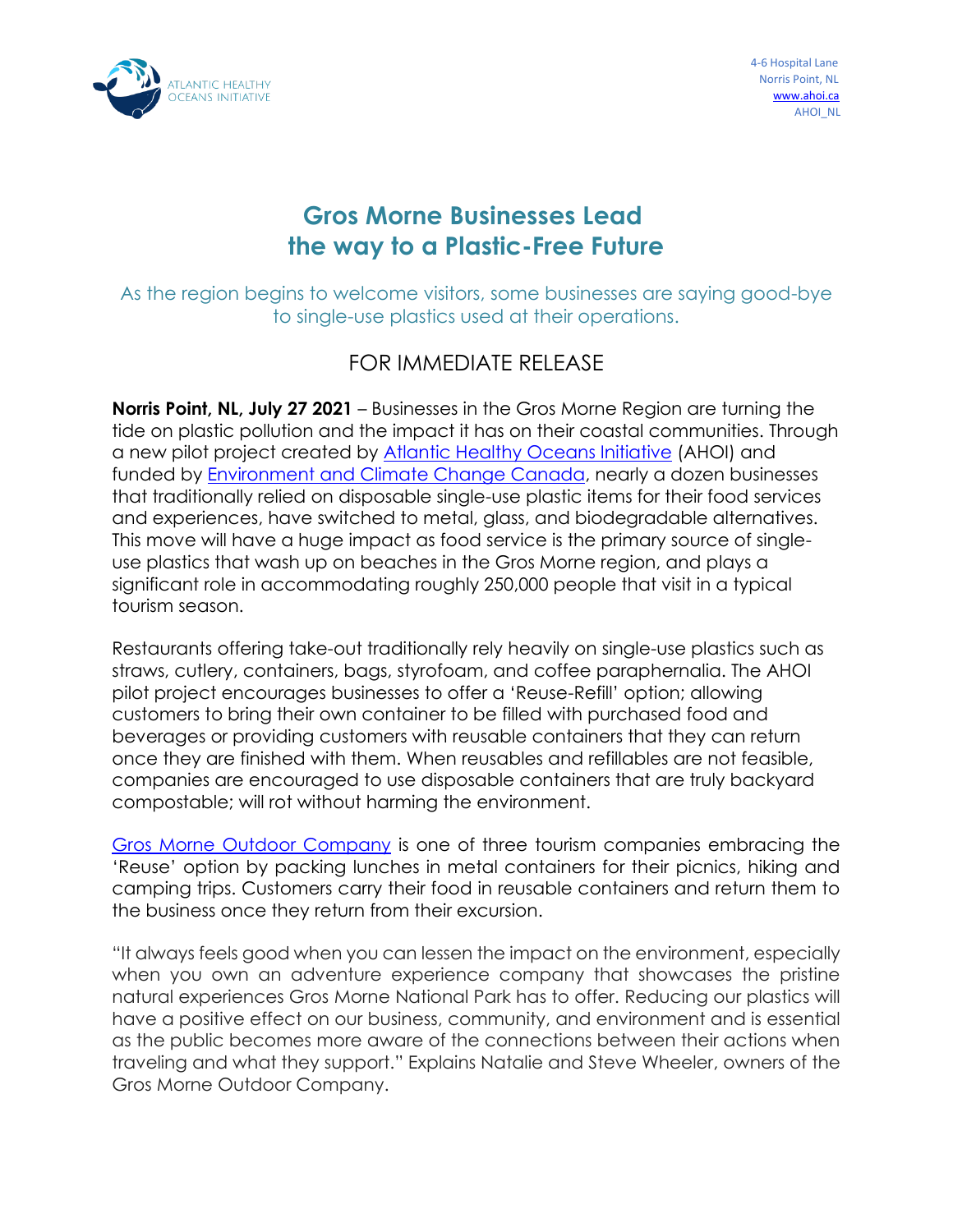

Some businesses are implementing a hybrid model in their operations. [Gros Morne](https://www.facebook.com/Grosmornefarmmarket/)  [Farm and Market](https://www.facebook.com/Grosmornefarmmarket/) is testing out some backyard compostable containers, and has already opted for glass mason jars that they refill for weekly veggie subscription boxes. Like the milkman, they deliver, pick up, sterilize, and refill the containers. Not only is it a closed-loop circular system; it also provides fresh, plastic-free produce.

[Shallow Bay Motel](https://shallowbaymotel.com/) is one of 10 companies that switched from plastic to 100% compostable take-out containers, through the project. "It's important for us to make the change, to help our area grow in the right way and make it a sustainable place for the future. Also, to set a great example for our kids and grandkids; we always want to try to leave the world a better place for them," says Steven House at Shallow Bay Motel. "We are very happy to be part of this great thing AHOI is doing and look forward to keeping this partnership and making Gros Morne a sustainable area now and in the future."

With Canada planning to issue proposed regulations banning or restricting certain single-use plastics this fall, AHOI aims to make this transition away from plastics simple and more convenient at the local level. It also sends the message that it is possible to transition away from unnecessary plastics, even in rural communities.

"Together, we are putting the Gros Morne region ahead of zero plastic waste targets nationally, and globally. Connecting local businesses with real alternatives to plastic shows tangible success from this pilot project! Our committed efforts are bringing people together with sustainable and local values, while making it easy for visitors to mark their destination with a sustainable trip. The changes local businesses are making sets an example for and preparing our region to become a more circular economy!" says Jackie Bauman, Senior Plastics Program Coordinator for AHOI.

The project launched in time for the tourist season and is ahead of Canada finalizing its regulations on a single-use plastics ban.

For more information, please contact:

Tara Howse, Logistics and Communications Coordinator, AHOI [ahoi.info@gmail.com](mailto:ahoi.info@gmail.com) (709) 899-2468

Jackie Bauman, Senior Plastics Program Coordinator, AHOI [ahoi.info@gmail.com](mailto:ahoi.info@gmail.com) (705) 827-1975

## **BACKGROUND**